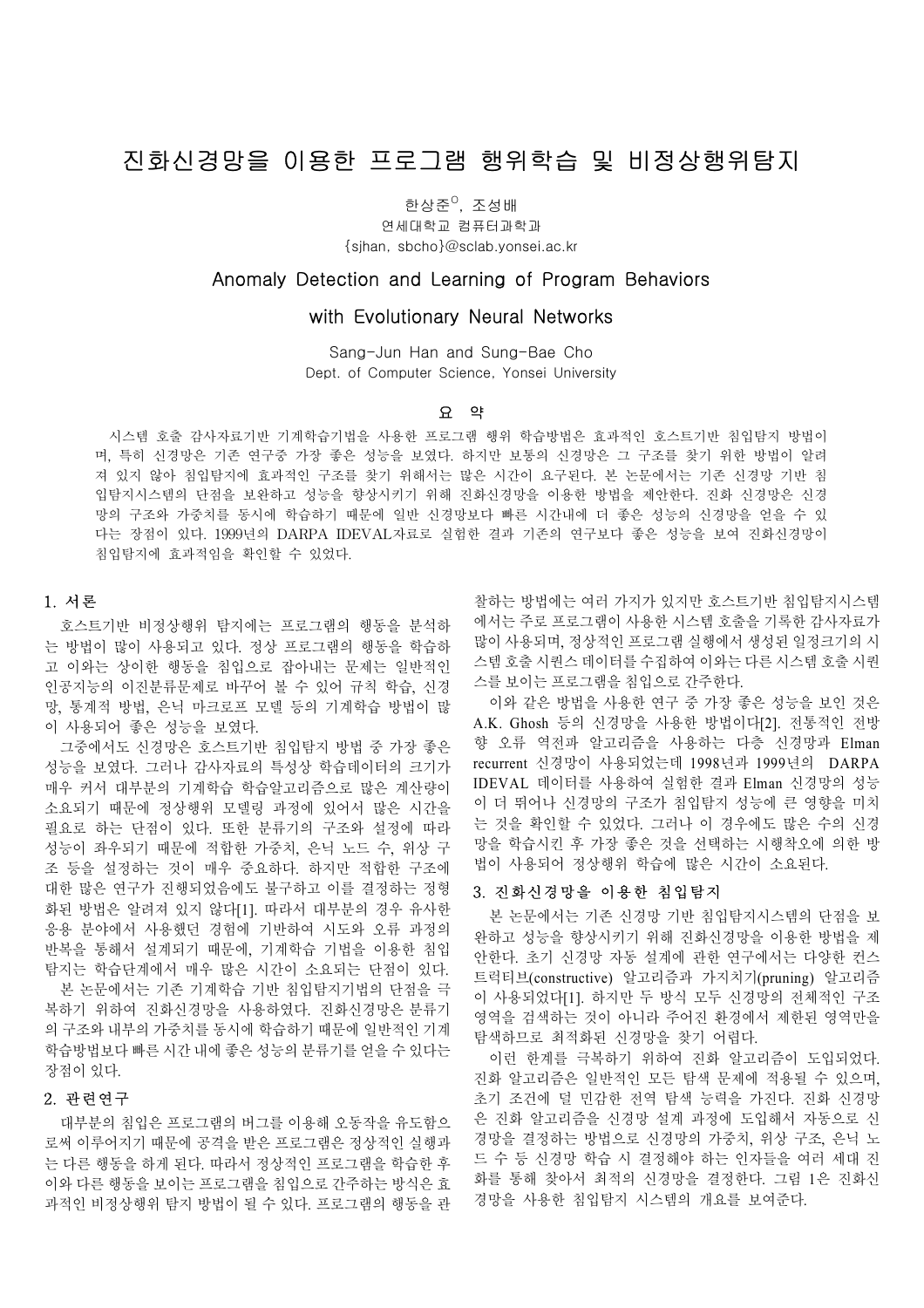

## 3.1 프로그램 행위 학습

본 논문에서는 시스템 호출 감사자료를 사용하여 프로그램 행 동을 관찰하였다. 프로그램 행동학습과 시스템 호출 시퀀스 데이 터를 통한 침입탐지는 다음과 같이 정리될 수 있다. 어떤 프로그램 이 *N*개의 시스템 호출 이벤트를 사용하였을 때 모든 이벤트의 집합 을 *P*라고 하고, 시간 *t*에서 길이 *L*의 크기로 *P*를 윈도윙 (windowing) 하여 만들어낸 시퀀스의 집합을 *St*라 할 때 *P*와 *St*는 다 음과 같이 표현된다.

$$
P = (s_1, s_2, \mathbf{K}, s_N)
$$
  
\n
$$
S_t = (s_{t+1}, s_{t+2}, \mathbf{K}, s_{t+L}), t \le N - L
$$

여기에서 *Rt* 를 *St*에 대한 시퀀스 평가함수 *eval*을 통해 나온 결과 값 이라 할 때, *<sup>R</sup> <sup>t</sup>*=*eval*(*<sup>S</sup> <sup>t</sup>*)의 값이 정해진 임계값보다 높은 경우 현재 프로세스는 침입으로 판단된다.

> $\overline{\mathfrak{c}}$  $\big\{$  $\frac{1}{2}$  $alarm(R_t) = \begin{cases} normal & \text{if } R_t \geq threshold \\ attack & \text{if } R_t < threshold \end{cases}$ *t*  $\tau(t) = \begin{cases}$  *normal* if  $R_t$ <br>attack if  $R_t$  $(R_t) = \begin{cases} normal & \text{if} \\ 0 & \text{if} \end{cases}$

프로그램 행위를 학습하기 위해 사용된 신경망의 입력층은 10개의 노드로 이루어져 있으며 여기에는 길이 10으로 윈도윙 된 시스템 호출 시퀀스가 입력된다. 출력층은 각각 침입, 정상을 나타내는 2개의 출력노드로 이루어져 있으며 은닉 노드는 모두 15개가 사용되었는데 노드들 사이의 연결 관계는 진화 알고리즘 을 이용해서 설정된다.

신경망의 유전자형 표현방법으로는 행렬기반의 표현을 사용 하였다. *N*개의 노드를 가진 신경망은 *N*×*N* 크기의 정방행렬에 연결 정보와 가중치를 동시에 표시하여 나타내어진다. 행렬의 우상단은 노드간 연결 정보를 1과 0으로 표시하고, 각 연결 정 보에 대칭하는 좌하단은 가중치를 나타낸다. 그림 2는 4개의 노 드와 4개의 연결로 구성된 신경망의 행렬기반 표현의 예를 보여 준다. 이 표현방식은 간단하면서도 *N*개의 노드를 가지는 모든 경우의 신경망을 표현할 수 있고 유전연산자를 적용하기 쉬운 장점이 있다.

유전연산자로는 교차와 돌연변이가 사용되었다. 교차연산은 임의의 은닉노드를 하나 선택한 후 그 노드를 중심으로 두 신경 망의 구조를 교환하며, 돌연변이 연산은 임의의 노드를 추가 또 는 삭제하는 형태로 이루어진다.

이렇게 표현된 신경망을 학습 데이터로 테스트해 올바르게 분 류한 샘플이 많은 신경망이 높은 적합도를 가지도록 인식률을 사용하여 적합도를 계산하였다.



#### 3.2 비정상행위 탐지

신경망은 한 개의 시퀀스에 대한 정상, 비정상 여부를 제공하 지만 프로세스 전체의 정상, 비정상 여부를 판단해야한다. 이를 위해서는 침입발생시 일어나는 지역적이며 연속적인 평가값 추 이의 변화를 탐지해내는 것이 중요하다. 그러기 위해서는 현재 시퀀스의 평가 값 뿐만 아니라 이전 시퀀스의 평가 값도 같이 반영하는 것이 필요한데 본 논문에서는 이를 위해 다음과 같은 방법으로 시퀀스의 평가값을 결정하였다. *o*<sup>1</sup> *t* 은 침입을 나타내는 출력 노드의 값,  $_{\theta_{t}^{2}}$ 는 정상을 나타내는 출력 노드의 값,  $_{u_{l^{\prime}}u_{l^{\prime}}}$ *w*3 는 각 값의 가중치를 나타낼 때, 시간 *t*의 시퀀스의 평가 값  $\gamma_t$ 는 다음과 같은 식에 의해 결정된다.

$$
r_{t} = w_{1} \cdot r_{t-1} + w_{2} \cdot o_{t}^{1} + w_{3} \cdot o_{t}^{2}
$$

각 프로그램별로 다른 신경망이 사용되므로 침입과 정상행위 의 결정경계가 모두 다르다. 따라서 하나의 임계값을 전체 신경 망 집합에 사용하는 것은 문제가 있는데 본 논문에서는 이를 해 결하기 위하여 통계적인 방법을 사용하여 각 신경망의 평가 값 을 정규화하였다. *<sup>m</sup>*은 학습데이터 평가 값의 평균, *d*는 표준 편차라 할 때 정규화된 평가 값  $R_t$ 는 다음과 같이 계산된다. 이 렇게 계산된  $_{R_{\ell}}$ 값이 정해진 임계값을 넘으면 해당 프로세스는 침입으로 간주된다.

$$
R_t = eval(S_t) = \frac{R_t - m}{d}
$$

## 4. 실험 및 결과

BSM 감사자료에는 약 280여개의 시스템 호출 이벤트가 들어 있다. 하지만 이를 모두 다 사용할 경우 문제의 복잡도가 너무 커지므로 자주 사용되는 46개의 시스템 호출로 축약하여 사용하 였다. 제안하는 기법의 성능을 시험하기 위해 MIT Lincoln Lab 에서 제공하는 1999년 DARPA IDEVAL데이터를 사용하였다 [3]. 이 데이터는 denial-of-service(DoS), probe, remote-to-local (R2L), user-to-root (U2R)의 4가지 종류의 공격을 담고 있는데 본 논문에서는 프로그램의 오동작을 일으켜 비정상적인 프로그 램 행동을 유도하는 U2R공격을 탐지하는데 초점을 두어 실험하 였다. 따라서 본 논문에서는 U2R공격의 주된 공격 대상이 되는 SETUID권한을 가지는 프로그램만의 실행을 모니터링 하였는데 모니터되는 프로그램의 수는 총 51가지이다.

1999년 IDEVAL 데이터는 총 5주 분량의 감사자료를 제공하 는데 그중 1-3주는 학습 데이터이고 4-5주는 테스트 데이터이다. 본 논문에서는 침입이 들어 있지 않은 1, 3주 데이터를 학습데